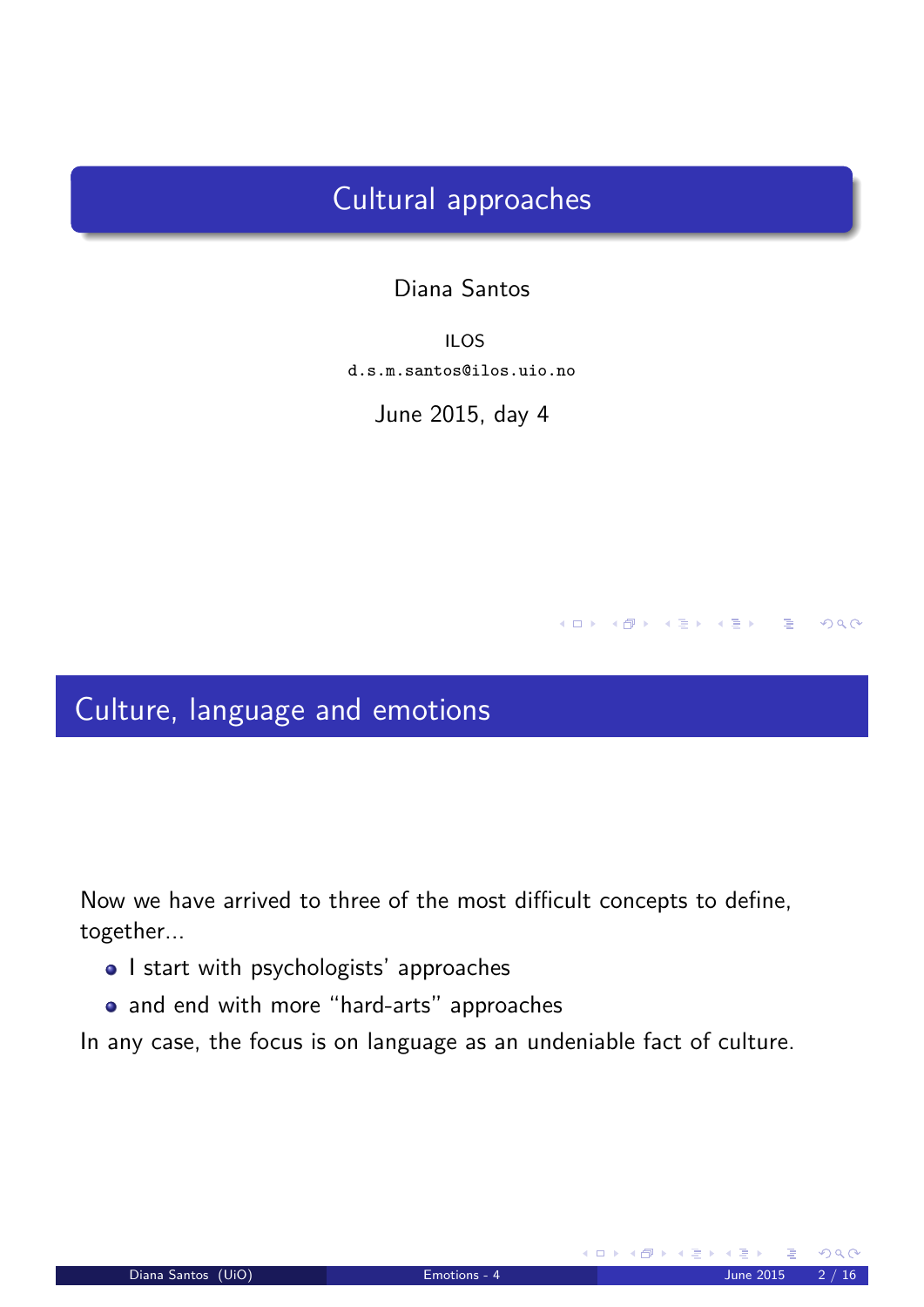From Oatley & Jenkins (1996), there is a general dichotomy:

- componentialists: emotions can be divided in different components
- some emotions are basic, the others are mixtures of them

|                    |              | - ◀ ㅁ ▶ ◀ @ ▶ ◀ 로 ▶ ◀ 로 ▶ _ 로 _ ⊙) Q (아 . |
|--------------------|--------------|-------------------------------------------|
| Diana Santos (UiO) | Emotions - 4 | June 2015 $3 / 16$                        |
|                    |              |                                           |
|                    |              |                                           |

# Different in time frames

An emotion can also span over many different time frames:

<span id="page-1-0"></span>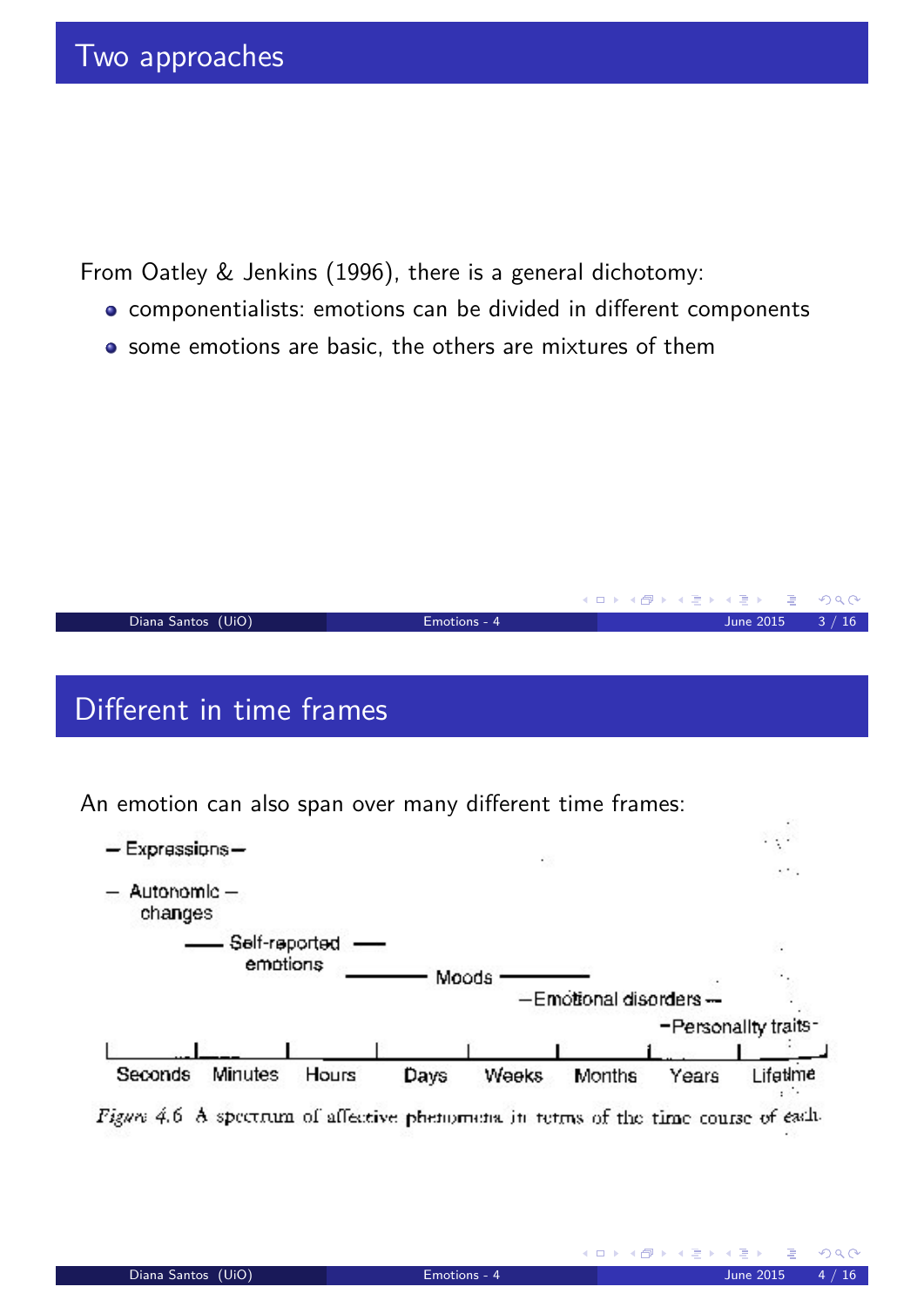According to Haidt (2003), moral emotions do

a tremendous amount of work in the creation and daily functioning of human morality

- difference between homo sapiens and homo economicus
- **•** four (traditional Indian) emotion families: other condemning (contempt, anger, disgust); **self-conscious** (shame, embarrassment, guilt); **other suffering** (compassion), **other praising** (gratitude, elevation)
- two axes: degree of disinterestedness of elicitors; degree of pro-sociable action tendencies
- he argues that anger is a highly moral emotion



There are two basic ways an emotion is linked to body:

- physical expression, especially facial expression
- description of an emotion through the bodily posture/action

### Other relevant relations

- Some theories claim that one can induce emotions by doing body movements
- <span id="page-2-0"></span>• There are a lot of embodied metaphors for emotion (cognitive linguistics)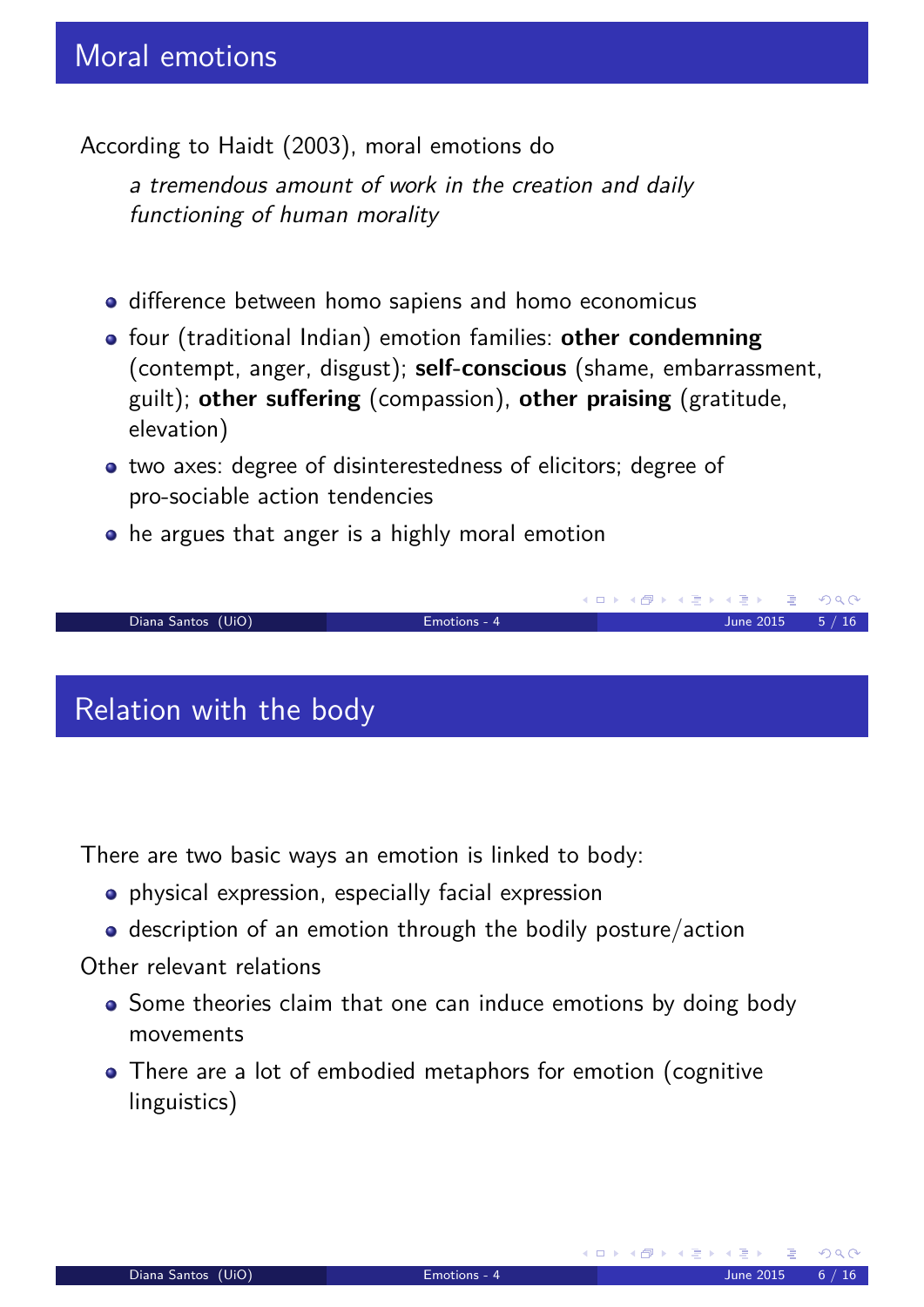There are many cases where it is hard to distinguish between the two: by displaying an emotion we express an opinion

- He sneered: "bla bla"
- **o** franzir o sobrolho
- um coração nas mãos

by doing a gesture that displays an opinion we show a feeling



## Not all emotions have bodily correlates

And some emotions share the same or similar forms: According to Oatley & Jenkins (p.117),

some state of arousal could be interpreted as happiness or anger, depending on the social situation (Schachter & Singer, 1962)





<span id="page-3-0"></span>(ロ) (団)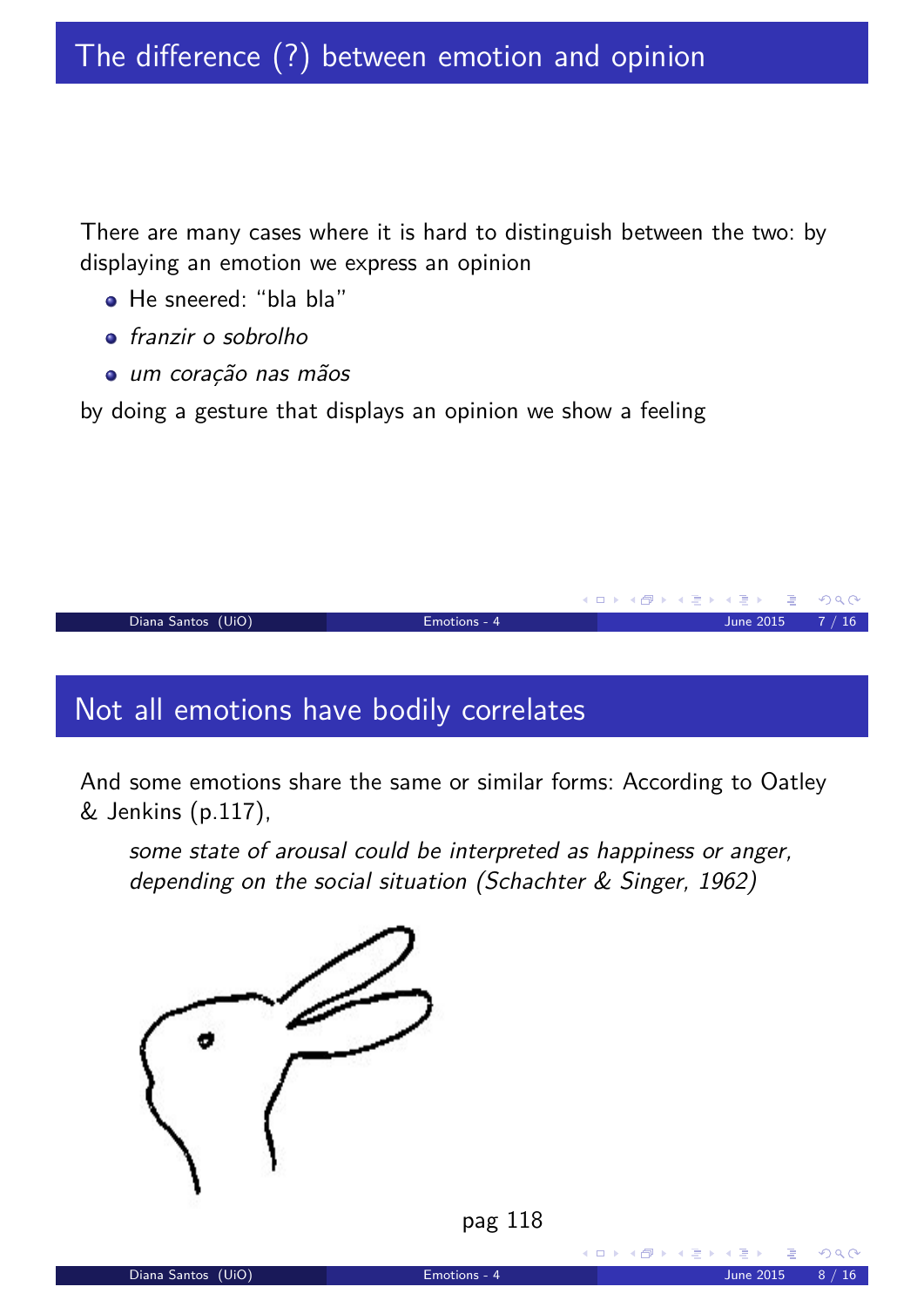Which one is happiest?



# Does one smile for oneself?

According to Fridlund (1994), facial expressions are expressions not of emotions, but of intentions.

According to Lang (1985), there are three separate response systems related to emotions

- <sup>1</sup> cognitive-verbal
- 2 bodily/physiological
- <sup>3</sup> behavioral/expressive

And they have different functions or goals as well, according to Oatley & Jenkins

- $\mathbf 1$  ?
- 2 to prepare the body for subsequent action
- 3 social function

It is important to distinguish between experience of an emotion, and expression of an emotion – and subsequent describing of an emotion.

<span id="page-4-0"></span>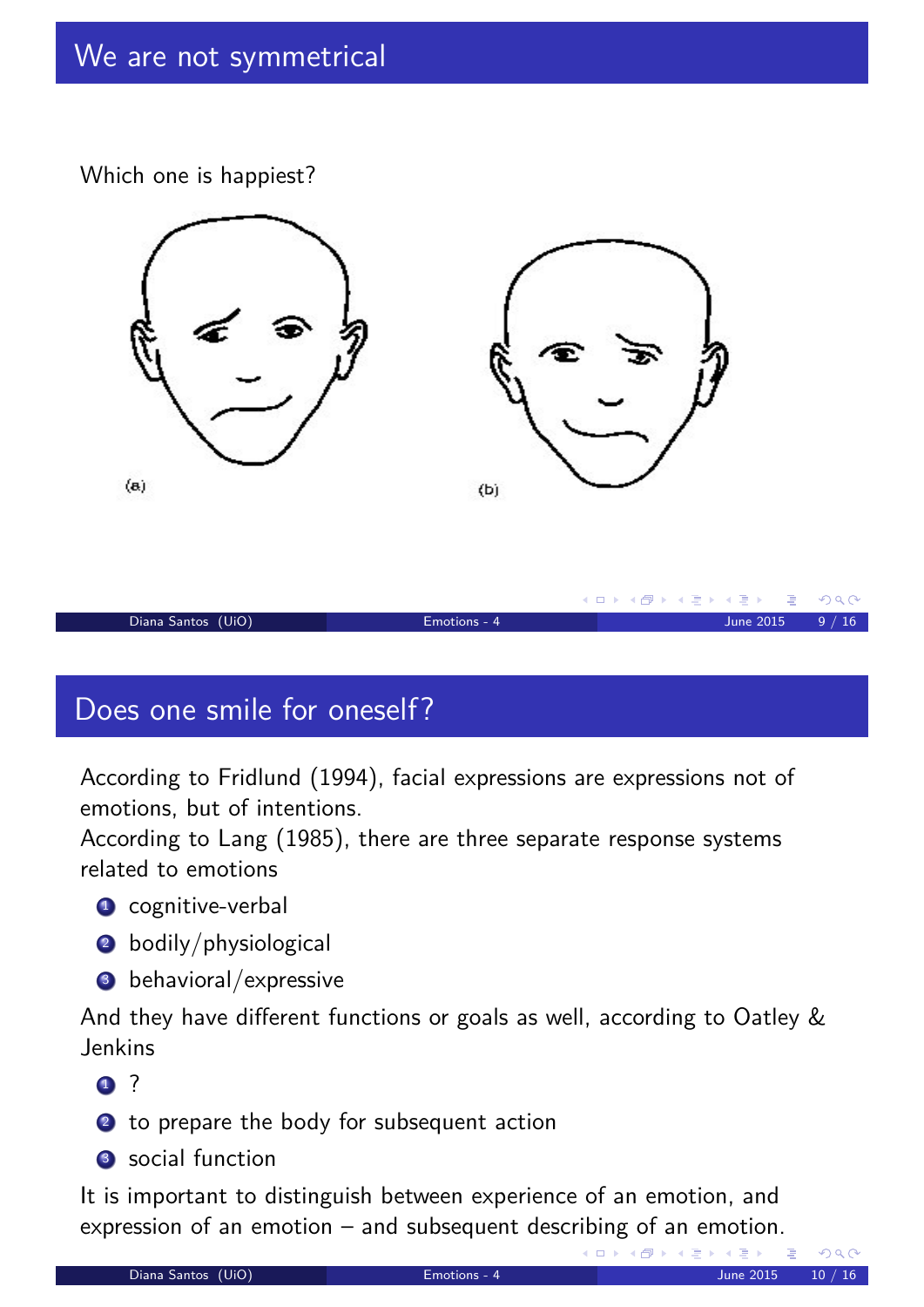- **•** Emotions are needed to give priorities among multiple goals, especially guiding our relations with others.
- Emotions are heuristics to cope with life, a middle way between automatic reflexes of lower animals... and omniscience of a god.



An extremely important relationship, which is not always recognized, is that children's emotional development is mainly done through and with the help of language. Very coarsely, the development proceeds this way

- <sup>1</sup> identification of self (only after that one can feel embarrassed)
- 2 recognizing other people's emotions
- <sup>3</sup> understanding the difference between feeling and showing the feelings
- <sup>4</sup> recognixing causes and consequences of an emotion
- **5** understanding ambivalence: feeling different emotions towards the same "object"

<span id="page-5-0"></span>And in all cases the interaction with parents and others is essential to verbalize and therefore understand the emotions.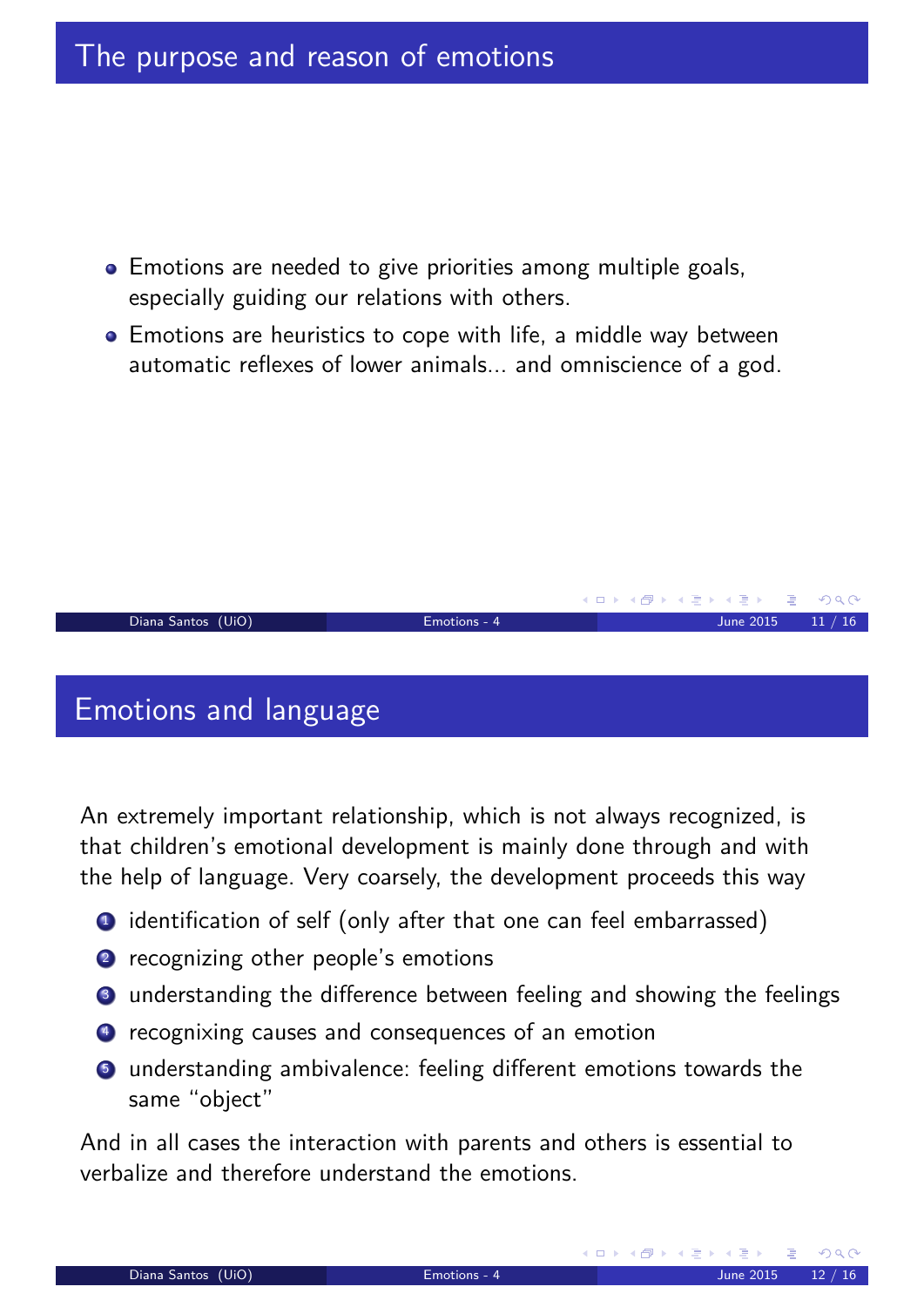In every society there are culturally specific rituals, socially scripted occasions for rejoicing (or mourning).

So, many forms of expression are socially governed and taught.



# The cultural reader (Wulff, 2007)

Other areas of study concerned with emotions: anthropology, sociology, cultural studies, ...

- Manipulation of tourists' emotions (by Jonathan Skinner)
- The Performance Hypothesis: practising emotions (by William O. Beeman)
- "Emotion talk", the construtivist Paul Heelas citing :
	- emotions, such as pride, ambition, guilt or remorse, imply a certain view of ourselves. They are probably not felt in cultures in which little importance is attached to individual effort and responsability (Peters, 1974) the emotion words of a culture exert a powerful influence on the actual experience of emotion (Malatesta & Haviland, 1985)
- <span id="page-6-0"></span>• Nationalistic emotions: feeling of belonging?

K ロ ▶ K @ ▶ K 할 ▶ K 할 ▶ .. 할